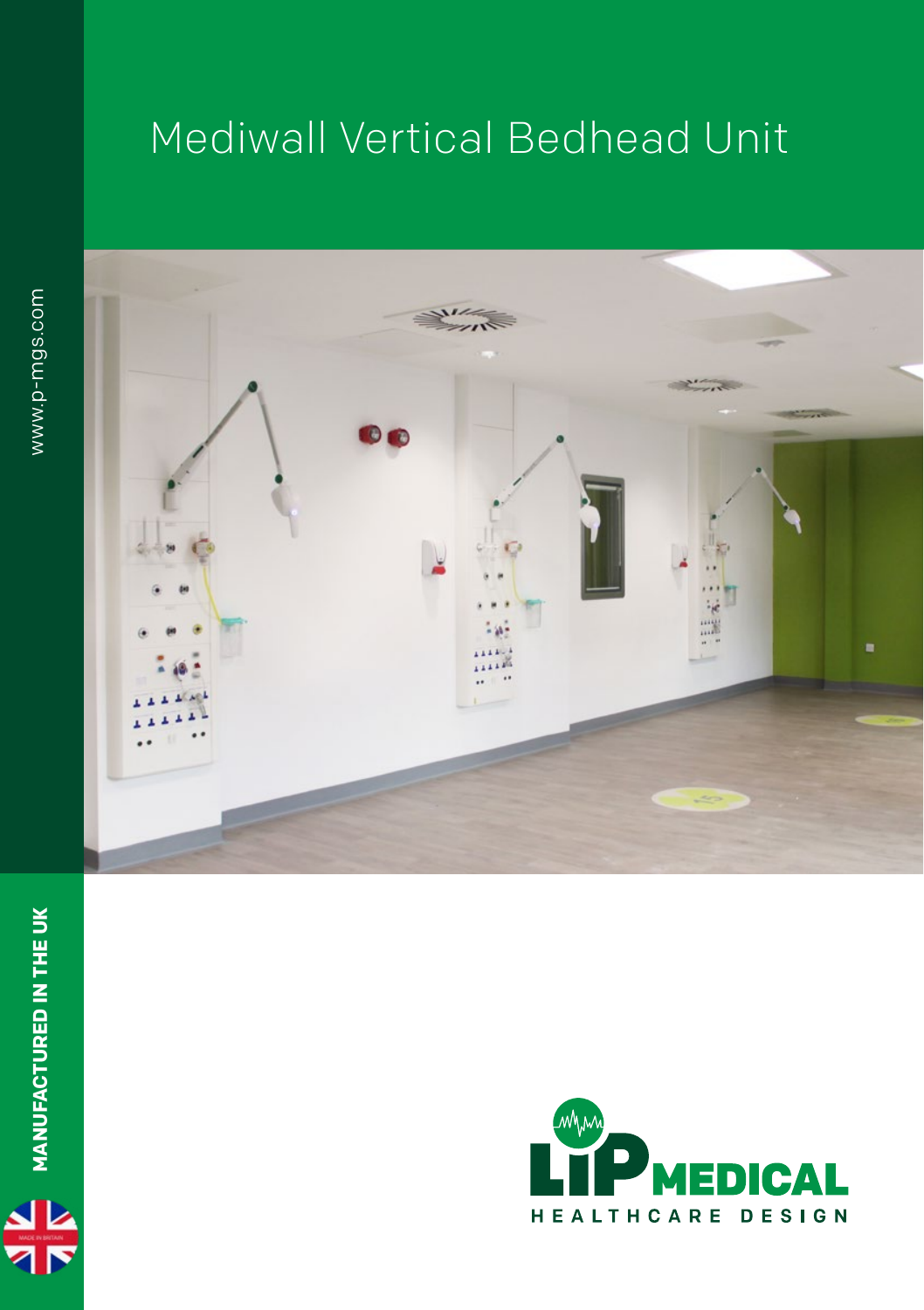## Vertical Bedhead Service Trunking

The Mediwall vertical bedhead unit offers a compact stylish solution which can be manufactured to suit each individual installation. Supplied as a fully assembled unit, electrical sockets, nurse call, data and medical gases are fitted to meet each individual client specification.



Electrical sockets are fitted and can be fully wired and tested with essential/non essential sockets available for standard ward areas and blue isolated earth sockets for A&E, critical care or operating departments. Medical gas terminal units from all manufacturers can either be provided as a fully pregassed and tested system or alternatively, mounting provision can be included for installation on site.

All types of nurse call can be easily integrated with provision for a bespoke nurse call plate which can also fit the required number of data outlets. The design of the units ensures correct separation is maintained between electrical, data and medical gases.

 $\blacksquare$  Accessories such as medical rail can be fitted with the option of high level sockets and data also available where patient monitoring is required.